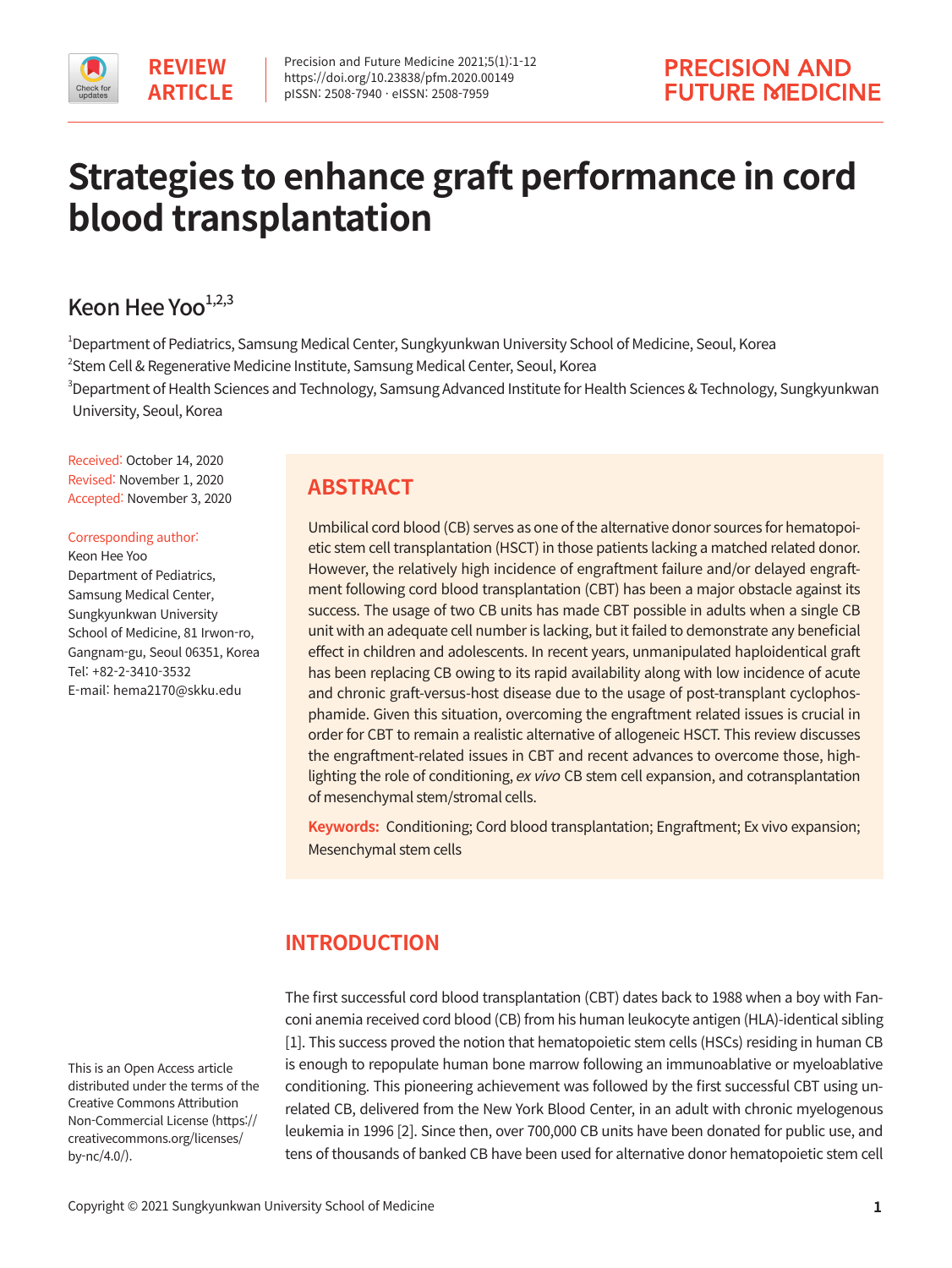Improving graft performance in CBT

transplantation (HSCT) in patients with various malignant and non-malignant disorders lacking a matched related or matched unrelated donor [3]. However, the limited cell dose in a CB unit has often led to delayed engraftment or failed primary engraftment resulting in high incidence of infectious complications and unacceptably high non-relapse mortality [4-8]. Nonetheless, due to the rapid availability and less stringent HLA matching requirements, CB has become a useful alternative HSC source for patients who need urgent allogeneic HSCT [9,10]. Typically, the rate of neutrophil engraftment after CBT is in the range of 70% to 90% with a significant delay compared to that after other types of HSCT [4,11]. In a previous report by Yoo et al. [12], the rates of neutrophil and platelet recovery were approximately 90% and 75%, respectively, with the overall survival rate of only 47.5% following CBT in Korean children and adolescents. Given that the delayed engraftment or primary engraftment failure has been the biggest hurdle to a successful CBT, strategies aiming at enhancing the graft performance are urgently needed in order for CBT to remain a realistic alternative of allogeneic HSCT.

Herein the engraftment-related issues in CBT and recent advances in promoting engraftment after CBT have been discussed. Undoubtedly, selecting the best available CB unit that is well matched and has an adequate number of cells is the most important strategy for a successful CBT. In addition, avoiding CB units where preformed host donor specific anti-HLA antibodies exist is also a common practice to prevent graft failure or delayed engraftment [13-15]. With these strategies having been repeatedly stressed numerously, other strategies aiming at enhancing engraftment will be highlighted, which include modifying conditioning regimens, ex vivo CB stem cell expansion, and cotransplantation of third party mesenchymal stem/stromal cells (MSCs). This review mainly focuses on pediatric recipients who are more likely to benefit from CBT, in the hope of implicating some of them in adults as well.

#### **HAPLOIDENTICAL TRANSPLANTATION VERSUS CBT**

According to the European Group for Blood and Marrow Transplantation (EBMT) activity survey report in 2017, the number of unrelated CBT has been decreasing while that of haploidentical transplantation has been rapidly increasing in recent years [16]. The situation is similar in Korea. In 2018, CBT accounted for only 3.9% of all alternative donor transplants in contrast to 34% in 2004 (data provided by the Korean Blood and Marrow Transplantation Nurses Society). On the contrary, haploidentical transplantation was seldom performed until the mid-2000s, but it accounted for 45.9% of all alternative donor transplants in 2018 in Korea (data provided by the Korean Blood and Marrow Transplantation Nurses Society). These trends are largely attributed to recent advances in haploidentical transplantation using post-transplant cyclophosphamide, which has proved effective in preventing severe graftversus-host disease (GVHD) without the need for ex vivo T-cell depletion [17-19]. In addition, a haploidentical donor is usually rapidly available, and an adequate cell number is guaranteed in most cases. According to a recent retrospective study by the Eurocord-EBMT, the rates of overall survival, leukemia-free survival, and GVHD-free/relapse-free survival (GRFS) were significantly lower after CBT than those after haploidentical transplantation in adult patients with leukemia [20]. A more recent prospective randomized study by Sanz et al. [21] also revealed lower rates of disease-free survival and GRFS in adult CB recipients. These findings explain the general preference of physicians for a haploidentical transplantation over a CBT in adults when a matched related or matched unrelated donor is lacking. However, the situation is somewhat different in children. According to recent studies including a meta-analysis, the outcome measures for the two transplant modalities for childhood leukemia were comparable [22,23]. Given that CBT has advantages such as a low rate of chronic GVHD and a greater graft-versus-leukemia/graft-versus-malignancy (GVL/GVM) effect compared to other transplant modalities [24,25], establishing effective strategies to overcome its current limitations is expected to revitalize the use of CB especially for pediatric patients.

#### **CB ENGRAFTMENT AND SURVIVAL IN PEDIATRIC MALIGNANCY**

In a recent Japanese nationwide retrospective study comparing the donor sources in childhood acute leukemia, both neutrophil and platelet recovery after unrelated CBT were significantly delayed compared to those after unrelated bone marrow transplantation (BMT) [26]. The cumulative incidences of neutrophil recovery after matched related BMT, unrelated BMT, and unrelated CBT were 100%, 96.8%, and 86.6%, respectively. The median time to neutrophil engraftment was 17 days for matched related BMT, 19 days for unrelated BMT, and 23 days for unrelated CBT. The cumulative incidences of platelet recovery by day 100 after HSCT were 98.1% for matched related BMT, 91.2% for unrelated BMT,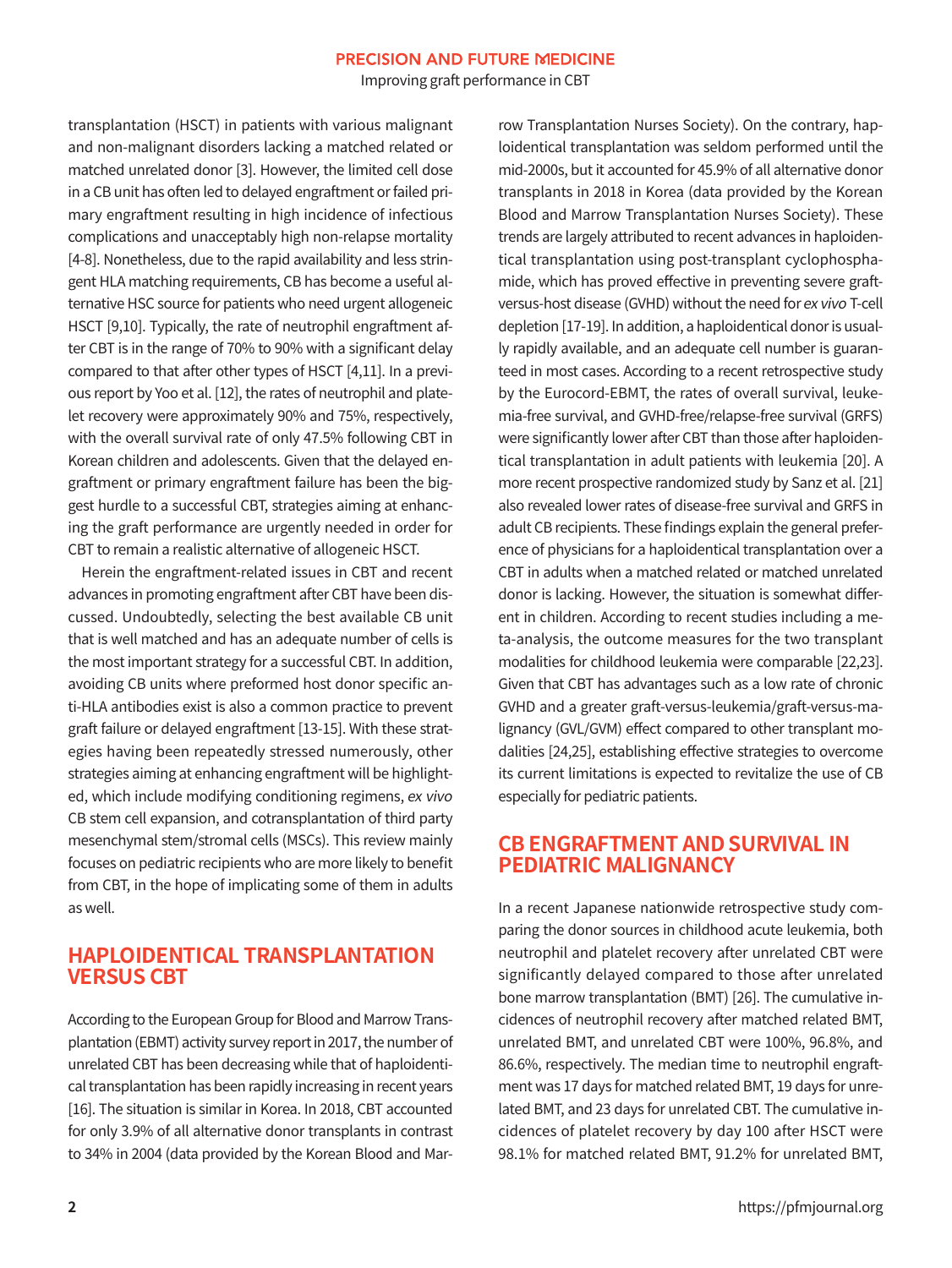Keon Hee Yoo

and 83.4% for unrelated CBT. Nevertheless, the incidences of acute GVHD after unrelated BMT and CBT were quite similar, and the incidence of chronic GVHD after CBT was lower compared to that after unrelated BMT. More importantly, the overall and leukemia-free survival rates after HLA identical sibling BMT (74.8% and 69.6%), unrelated BMT (69.0% and 71.8%), and unrelated CBT (75.0% and 63.8%) were comparable. More recently, a multicenter retrospective analysis comparing the donor sources in childhood acute myeloid leukemia in Europe, Australia, and the United States also showed comparable relapse and survival rates in the recipients of matched sibling donor, matched unrelated donor, and single CB [27]. In this study, only double CBT had worse survival compared to matched sibling donor transplant (hazard ratio, 0.43; 95% confidence interval, 0.23 to 0.83; P= 0.013), indicating a tendency toward a lower leukemia-free survival (hazard ratio, 0.56; 95% confidence interval, 0.3 to 1; P= 0.058) and a higher non-relapse mortality (hazard ratio, 0.42; 95% confidence interval, 0.16 to 1.1; P= 0.071). Notably, the median time to neutrophil engraftment was 17 days for matched sibling transplantation, 19 days for both matched unrelated transplantation (P=0.31) and single CBT (P=0.03), and 22 days for double CBT (P< 0.001). By 60 days, the rates of neutrophil engraftment were similar for all cell sources (approximately 95%). However, CBT, whether single or double, showed an evident delay in platelet engraftment, and a substantial proportion of patients failed to achieve it. The inferiority of double CBT in that study is not very surprising since an earlier study already revealed no beneficial effect of double CBT in children and adolescents [28].

As noted in these studies, both neutrophil and platelet engraftment are delayed after CBT for childhood malignancy; the primary graft failure rate appears to be decreasing, while a substantial proportion of patients still fail to achieve platelet engraftment. Nevertheless, overall and leukemia-free survivals after pediatric CBT are generally comparable to those after matched unrelated donor transplantations, and it would be desirable to avoid double CBT unless the cell dose of a unit is unacceptable for transplantation.

In patients with malignant diseases, there are many factors affecting the survival rates other than engraftment (e.g., disease status at transplantation, aggressiveness of the underlying disease, comorbid conditions). Therefore, the effectiveness of engraftment promoting strategies to improve survival rates is relatively uncertain, especially considering a relatively lower rate of primary engraftment failure in recent years than that in the past. Nonetheless, there are substantial evidences regarding the positive impact of total body irradiation (TBI) on the outcome of CBT in both children and adults. Nakasone et al. [29] showed that the rate of neutrophil engraftment was almost 20% higher in adult CB recipients following TBI-based myeloablative conditioning compared to that without TBI. Eapen et al. [30] compared an antithymocyte globulin (ATG)-free TBI-based regimen, named TCF (12 Gy TBI, cyclophosphamide 120 mg/m<sup>2</sup>, fludarabine 75 mg/m<sup>2</sup>), with other regimens for childhood acute leukemia. The showed that TCF regimen, whether as part of a clinical trial or not, resulted in superior survival as compared to other non-trial chemotherapy- or TBI-based regimens, suggesting that a specific conditioning regimen could affect the outcome of CBT for childhood malignancy [30]. However, they failed to prove its positive impact on engraftment. In our institution, we have been using an ATG-free modified TCF regimen, containing 10 Gy TBI, for childhood acute leukemia over a decade. All patients were engrafted successfully using this regimen; notably, their event-free and overall survival reached to almost 80% (unpublished data).

The main reason for using ATG in conditioning is in vivo depletion of host T-cells in order to prevent graft rejection. However, due to its long half-life and highly variable exposure between individuals caused by variables influencing the pharmacokinetic profiles, it also affects graft T-cells to a variable degree and can have a negative impact on engraftment [31]. Although ATG has been associated with a lower incidence of GVHD, it also decreases GVL/GVM effect and delays immune reconstitution [32,33]. Therefore, reducing its dose or even omitting it may be a reasonable choice given that an adequate cell dose and fairly good HLA matching are ensured.

#### **CB ENGRAFTMENT AND SURVIVAL IN NON-MALIGNANT DISORDERS**

In patients with non-malignant disorders, engraftment issues have been more problematic and the outcomes of CBT in those patients have largely been dependent on successful engraftment [34-37]. Unlike patients with malignant diseases who unexceptionally receive repetitive cytotoxic and immunosuppressive chemotherapy prior to HSCT, most of those with non-malignant disorders are not exposed to such treatments before transplantation. Therefore, they are capable of exerting relatively stronger alloimmune response against the graft despite a conditioning using similar intensity. This is also true for patients with severe aplastic anemia (SAA) whose marrow cellularity has already decreased, thus requiring a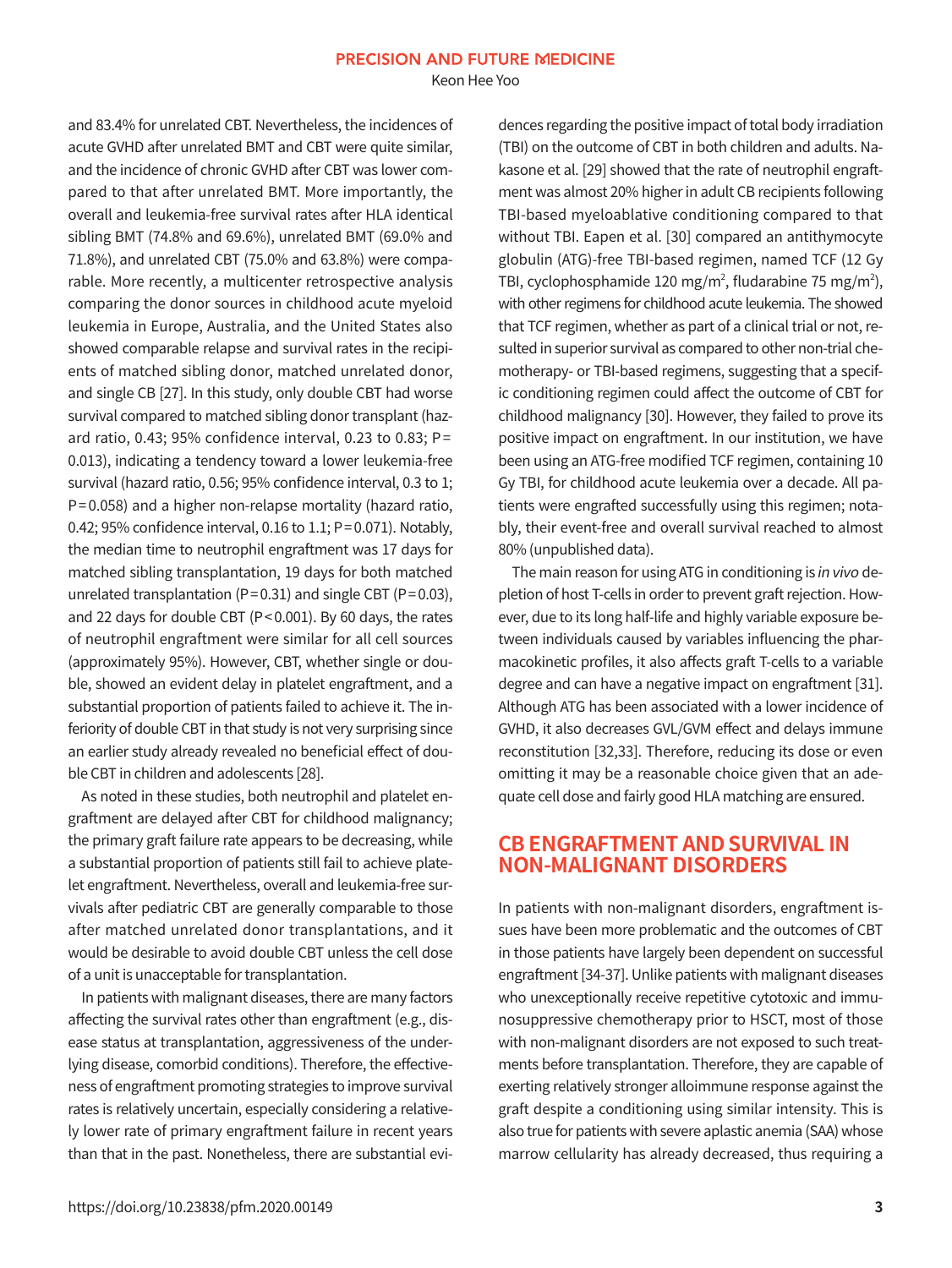Improving graft performance in CBT

less intensive conditioning regimen.

As mentioned earlier, the first successful CBT was performed using CB from a matched related sibling donor [1]. However, a matched related CB or a fully matched unrelated CB unit is hardly available in clinical settings. Therefore, CB is mostly unrelated and partially mismatched in real practice. Nevertheless, matched related CBT has highly been successful in treating acquired and inherited bone marrow failure syndromes (BMFS) [35,38]. According to a study by the Eurocord and EBMT including 20 patients with acquired BMFS and 97 with inherited BMFS who were treated with matched related CBT, the cumulative incidence of neutrophil recovery by day 60 was 84% for acquired BMFS and 90% for inherited BMFS resulting in > 80% long-term survival rates [38]. In contrast, an earlier report by the Eurocord-Netcord and EBMT on the unrelated CBT in Fanconi anemia showed a disappointing outcome [34]. The neutrophil recovery rate by day 60 was only 60%, and the 3-year overall survival was 40%. In this study, patients who received a nucleated cell dose greater than 4.9  $\times$  10 $^{\prime}$  per kg of recipients' body weight showed a superior survival rate to those with a lower cell dose, which suggested that a higher cell dose is needed for the non-malignant disorders than that required in malignant diseases  $(2.5-3 \times 10^7/\text{kg})$ . In a subsequent report in 2011, the Eurocord and EBMT compared the related and unrelated CBT for hereditary BMFS except for Fanconi anemia [35]. The engraftment rate of unrelated CB was only 55%, and there was substantial difference in 3-year survival between related and unrelated CBT (95% vs. 61%), again proving the necessity of a higher cell dose in unrelated CBT for these non-malignant disorders. In a concurrent study by the Eurocord and EBMT reported on the unrelated CBT in SAA including mainly pediatric patients, the rates of neutrophil and platelet engraftment were only 51% and 37%, respectively, resulting in very poor overall survival of 38% [36]. According to this study, infection (38%) and poor graft performance (32%) were the predominant causes of death followed by GVHD (7%). In 2014, the Korean CB Registry data on the unrelated CBT for pediatric non-malignant disorders was published [37]. The neutrophil engraftment rate was 85% in patients with acquired SAA and only 37% in patients with inherited BMFS, leading to the overall survival of 54% in the former and 37% in the latter.

Because of consistent poor outcomes, CB has not been considered a good stem cell source for treating non-malignant disorders. However, a recent Japanese study showed that a certain conditioning regimen was capable of producing an excellent outcome of CBT in pediatric patients with SAA [39]. They omitted ATG and used low-dose TBI (2 Gy), fludarabine (125 to 175 mg/m<sup>2</sup>), and either cyclophosphamide (50 to 100 mg/kg) or melphalan (80 to 120 mg/m<sup>2</sup>) for the conditioning before transplantation. This combination led to 100% engraftment and survival in contrast to the poor engraftment and survival with other regimens. More recently, a French nationwide prospective study on the unrelated CBT in patients with idiopathic refractory SAA was published [40]. The eligibility criteria required one or two CB units, containing separately or together more than  $4 \times 10^{7}$  frozen nucleated cells per kilogram of recipients' body weight. Twenty-six young patients aged between 9 and 23 years were enrolled, and they received fludarabine (120 mg/m<sup>2</sup>), cyclophosphamide (120 mg/kg), low-dose TBI (2 Gy), and lowdose ATG (5 mg/kg). There were only three graft failures, and the 1-year survival rate was 89%. Recently, a Japanese retrospective study on the unrelated CBT with fludarabine (125 mg/m2 ), cyclophosphamide (120 mg/kg), and low dose TBI (4 Gy) without ATG in adults with SAA was reported [41]. Although there were only six patients, all patients were engrafted and survived with a lower cell dose (median,  $2.9 \times 10^7$ /kg; range, 2.2 to 4.6) than that used in the previous French study (median,  $4.3 \times 10^7$ /kg in single CBT; median,  $3.0 \times 10^7$ /kg in double CBT).

In 2013, we launched a new conditioning regimen for pediatric CB recipients with SAA in our institution by modifying the previous one; the doses of fludarabine (75 mg/m<sup>2</sup>) and cyclophosphamide (120 mg/kg) were reduced with the addition of 5 Gy TBI and omission of ATG in the modified conditioning regimen. All three patients achieved sustained neutrophil and platelet engraftment and survived with full donor chimerism. No patient developed severe acute or extensive chronic GVHD (unpublished data). Now, we offer upfront CBT to children and adolescents with SAA who lack a matched sibling or matched unrelated donor whenever a suitable CB unit is available.

Very recently, an interesting report prospectively testing the strategy of reduced intensity single CBT with optional cord-donor leucocyte infusion (DLI) for non-malignant disorders was published [42]. Forty-four children with various diseases, mostly inherited, were enrolled, and a single CB unit containing  $>3 \times 10^{7}$  frozen nucleated cells per kg of recipients' body weight and  $>1.5\times10^{5}$  CD34+ cells per kg of recipients' body weight was eligible for the transplantation. The conditioning regimen included alemtuzumab, hydroxyurea, fludarabine, melphalan, and thiotepa. Additionally, the indi-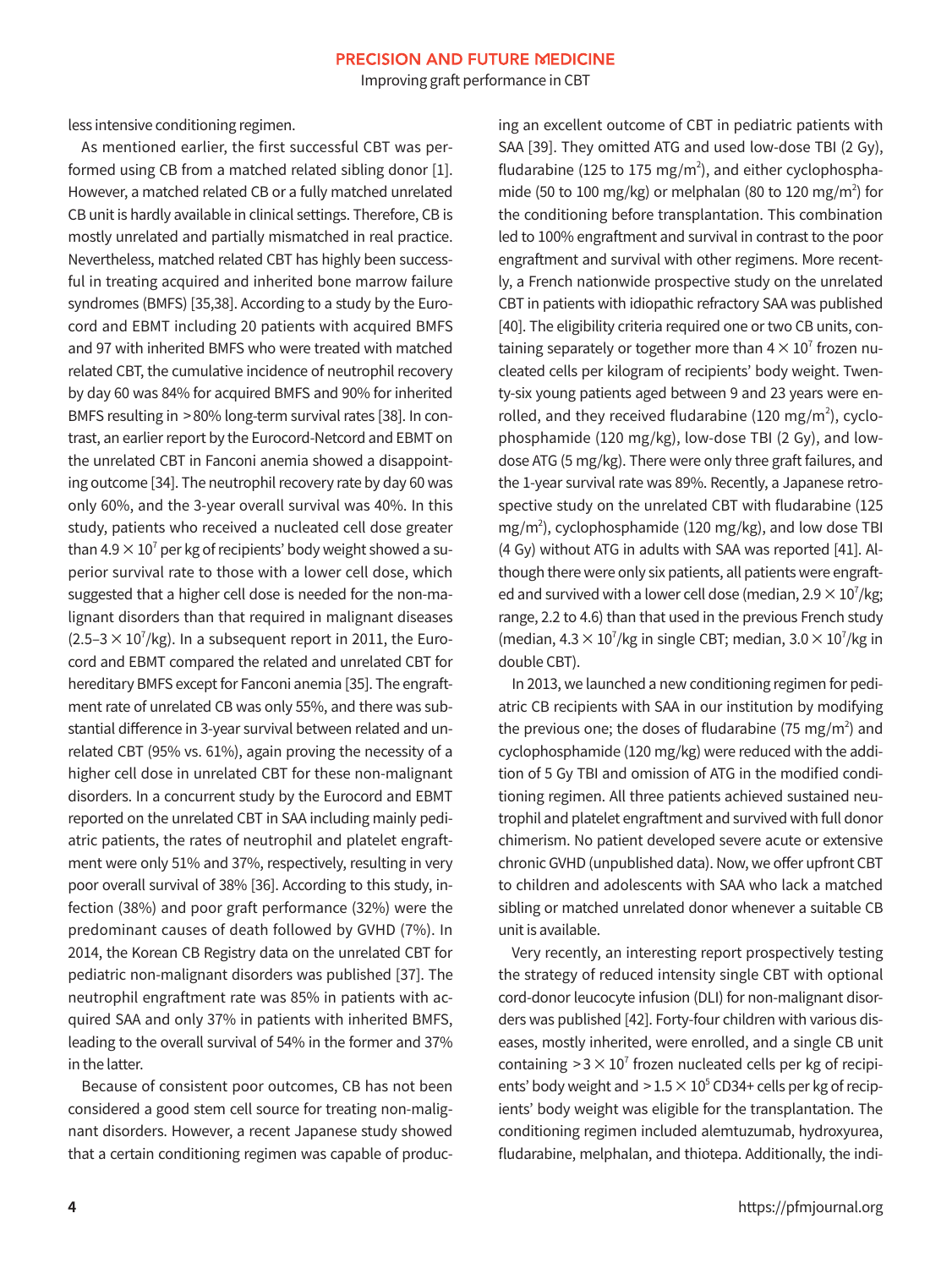Keon Hee Yoo

vidualized doses of alemtuzumab and hydroxyurea was chosen depending on the patient's condition. Five percent of thawed CB cells was re-cryopreserved for possible DLI, which was actually performed in 20 patients with conditions such as life-threatening viral infection, mixed T-cell chimerism, and sluggish T-cell reconstitution. Surprisingly, all evaluable patients achieved both neutrophil and platelet engraftment, and the 5-year survival rate (85%) was excellent without an increase of GVHD.

In summary, despite the consistent poor outcome of unrelated CBT in inherited non-malignant disorders in the past, both engraftment and survival rates are likely to be further improved by optimizing the conditioning regimen with or without an appropriate post-transplant intervention as needed. In addition, although limited, recent reports demonstrate a remarkable improvement in the unrelated CBT in patients with acquired SAA using ATG-free conditioning regimens containing low-dose TBI, fludarabine, and cyclophosphamide or using a similar low-dose ATG-containing regimen.

## **EX VIVO EXPANSION OF CB STEM CELLS**

Ex vivo expansion of CB stem cells is one of the most attractive strategies to enhance graft performance. A number of methods for ex vivo expansion, such as Notch-mediated expansion [43-45], MSC coculture [46,47], nicotinamide [48-50], StemRegenin-1 [51,52], copper chelation [53,54], chrysin [55], and UM171 [56,57], have been explored and some of them have already been tested in clinical trials (Table 1). Ideally, expanded stem cells should maintain their quality by inhibiting hematopoietic differentiation, have to be safe and feasible for clinical application, must result in enhanced engraftment, and ultimately should lead to an improved survival of the recipients.

Notch family members are widespread by hematopoietic cells, and Notch signaling in combination with cytokines induces a robust increase in marrow repopulating ability of CB cells [43]. The first clinical trial with CB cells that have undergone Notch-mediated expansion was conducted in recipients of double CBT, and one of the two units was infused after ex vivo expansion [44]. The mean fold increase of nucleated cells was > 500 times and that of CD34+ cells was > 160 times, leading to a faster neutrophil engraftment compared to that in the historical controls (median reduction in time to neutrophil recovery, 10 days). This is the first report that demonstrated the rapid myeloid engraftment achieved using ex vivo expanded cells in human. The safety of Notch ligand-expanded progenitor cells was also demonstrated by a subsequent phase I study for patients with acute myeloid leukemia following intensive chemotherapy [45].

The first clinical trial using ex vivo expanded CB cells by MSC coculture was reported in 2012 [47]. Twenty-four recipients of double CBT received one unit CB cells expanded ex vivo in cocultures with stromal precursor antigen (STRO)-3+ MSCs along with one unmanipulated unit. The median fold increases in nucleated cells and CD34+ cells were 12.2 and 30.1 times, respectively. This study also demonstrated improved engraftment kinetics in study subjects as compared to that in the historical controls, resulting in a median reduction in time to neutrophil recovery of 9 days (P< 0.001) and a

| Study               | Study<br>phase | <b>Expansion</b><br>strategy | CB<br>units<br>(n) | <b>Subjects</b><br>(n) |                        | Median fold<br>increase of<br>CD34+ cells | <b>Engraftment rate</b><br>(%) |                 | Median reduction in<br>time to engraftment<br>(day) |                 |
|---------------------|----------------|------------------------------|--------------------|------------------------|------------------------|-------------------------------------------|--------------------------------|-----------------|-----------------------------------------------------|-----------------|
|                     |                |                              |                    | <b>Patients</b>        | Historical<br>controls | (range)                                   | Neutrophil                     | <b>Platelet</b> | Neutrophil                                          | <b>Platelet</b> |
| Delaney et al. [44] |                | Notch ligand                 | $2^{a}$            | 10                     | 26                     | $164^{\text{d}}$ (41-471)                 | 90                             | <b>NR</b>       | 10                                                  | <b>NR</b>       |
| de Lima et al. [47] | 1/11           | <b>MSC</b> coculture         | $2^{a}$            | 24                     | 80                     | $30.1(0-137.8)$                           | 96                             | 75              | 9                                                   | $\overline{ }$  |
| Horwitz et al. [50] | 1/11           | Nicotinamide                 | 1 <sup>b</sup>     | 36                     | 146                    | 33 (NR)                                   | 94                             | 81              | 9.5                                                 | 12              |
| Wagner et al. [52]  | 1/11           | StemRegenin-1                | $2^{a}$            | 17                     | 111                    | 330 (67-848)                              | 100                            | 76              | 9                                                   | 40              |
| Stiff et al. [54]   | /              | <b>TEPA</b>                  | 1 <sup>c</sup>     | 101                    | 295                    | $90(6-398)$                               | 91.9                           | 65.6            | 7                                                   | 51              |
| Cohen et al. [57]   | 1/11           | <b>UM171</b>                 | 1 <sup>b</sup>     | 22                     | $\sim$                 | $35(26-49)$                               | 100                            | 100             | $\overline{\phantom{a}}$                            |                 |

Table 1. Overview of representative clinical studies on cord blood cells expanded ex vivo using small molecules or mesenchymal stem/ stromal cell coculture

CB, cord blood; MSC, mesenchymal stem/stromal cell; NR, not reported; TEPA, tetraethylenepentamine.

a)Unmanipulated unit plus expanded unit; <sup>b)</sup>Stand-alone graft; <sup>c)</sup>Smaller expanded portion plus larger unmanipulated portion; <sup>d)</sup>Mean value.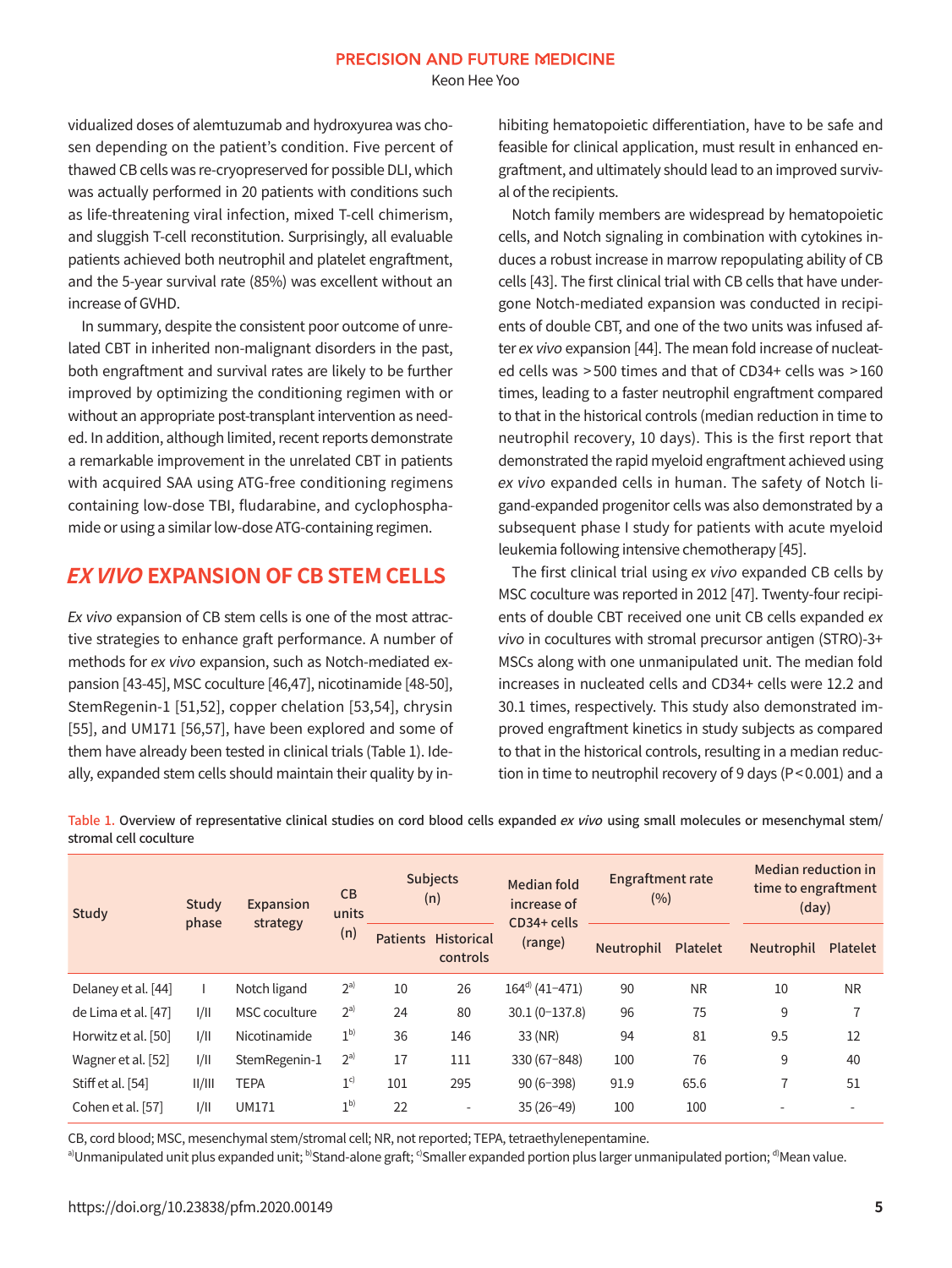Improving graft performance in CBT

median reduction in time to platelet recovery of 7 days  $(P = 0.03)$ .

Nicotinamide is a small molecule which is known to inhibit the differentiation of hematopoietic stem and progenitor cells expanded by cytokine-induced ex vivo cultures and to enhance their functionality [48,49]. Recently, a phase I/II study assessing the safety and efficacy of CB grafts that were expanded ex vivo in the presence of nicotinamide and transplanted after myeloablative conditioning as a stand-alone graft was reported [50]. The expanded grafts showed 33-fold increase in CD34+ cells leading to a faster engraftment in the recipients of ex vivo expanded CB cells than that in the historical controls. The cumulative incidence of neutrophil engraftment was 94%, and the expanded grafts shortened the time to neutrophil (median, 9.5 days; P< 0.001) and platelet (median, 12 days; P< 0.001) recovery.

StemRegenin-1, an aryl hydrocarbon receptor antagonist, is a small molecule first identified in 2010 [51]. This promoted the expansion of CD34+ hematopoietic progenitor cells retaining their multi-lineage potential and significantly augmented the early and late engraftment of human cells in immunodeficient mice. A phase I/II study was performed in recipients of double CBT, they received one unmanipulated and one expanded unit of CB. CD34+ cells were expanded up to 848 times (median, 330; range, 67 to 848), leading to a substantially faster engraftment in the study subjects than that in the historical controls [52]. The marked expansion, absence of graft failure, and enhanced hematopoietic recovery supported testing of the StemRegenin-1-expanded single CB unit as a stand-alone graft.

Copper chelation by tetraethylenepentamine in combination with various cytokines inhibits stem cell differentiation transiently during the expansion period [53]. A cohort-controlled study using these expanded cells was recently reported [54]. Only a small portion of a CB unit was used for expansion in this trial, and the larger fraction containing nucleated cells at least greater than  $1\times10'/$ kg served as the unmanipulated fraction. The study presented an encouraging outcome showing a better engraftment kinetics and a significantly better 100-day survival in recipients as compared to that in the historical controls.

UM171, an HSC self-renewal agonist, has been shown to expand CB stem cells and enhance multi-lineage blood cell reconstitution in mice [56]. Very recently, a single-arm, phase I/II study of single UM171-expanded CBT was reported in patients with hematologic malignancies [57]. In this trial, no graft failure occurred in 22 patients who received single

UM171-expanded CBT. The median time to neutrophil and platelet recovery was 18 and 42 days, respectively, without any unexpected adverse event.

As noted by a number of clinical trials, ex vivo CB expansion strategies are obviously encouraging in terms of facilitating engraftment following CBT. However, their impact on survival outcomes is uncertain due to the lack of large-scale long-term follow-up study on these measures. Further optimization of these strategies is expected to produce better outcomes of CBT in the near future.

## **COTRANSPLANTATION OF MSCS WITH CB**

Cotransplantation of MSCs is another attractive investigational approach aiming at enhancing HSC engraftment. MSCs are known to play an important role in supporting hematopoiesis, and they also have immunomodulatory properties which enables them to suppress host allogeneic responses against the donor graft [58-60]. An early study showed that cotransplanted bone marrow-derived MSCs were able to promote the engraftment of CB CD34+ cells in sublethally irradiated non-obese diabetic/severe combined immunodeficiency (NOD/SCID) mice, and the effect was more prominent when the CB stem cell number was limited [61]. Previously, we demonstrated that the immunosuppressive abilities of MSCs are comparable with those derived from different sources including bone marrow, adipose tissue, CB, and Wharton-jelly [62]. More recently, we also showed that the engraftment promoting effect of MSCs is consistently observed regardless of the MSC source including bone marrow, adipose tissue, and CB [63]. Furthermore, we conducted a clinical trial using the third party CB-derived MSCs in pediatric CB recipients. All the patients cotransplanted with MSCs achieved both neutrophil and platelet engraftment faster than the historical controls [64]. However, in the past clinical trials on the cotransplantation of MSCs with CB, the engraftment promoting effect was not consistently observed. In a study by MacMillan et al. [65], all eight pediatric CB recipients cotransplanted with MSCs were successfully engrafted at a median of 19 days. However, a subsequent study by Gonzalo-Daganzo et al. [66] failed to demonstrate engraftment promoting effect of MSCs in adult recipients. This inconsistency might partly originate from the heterogeneity and/or limited functionality of MSCs in their naïve forms.

Next, it is interesting to see if certain techniques like preconditioning and genetic modifications could generate more potent and functionally augmented MSCs and if the func-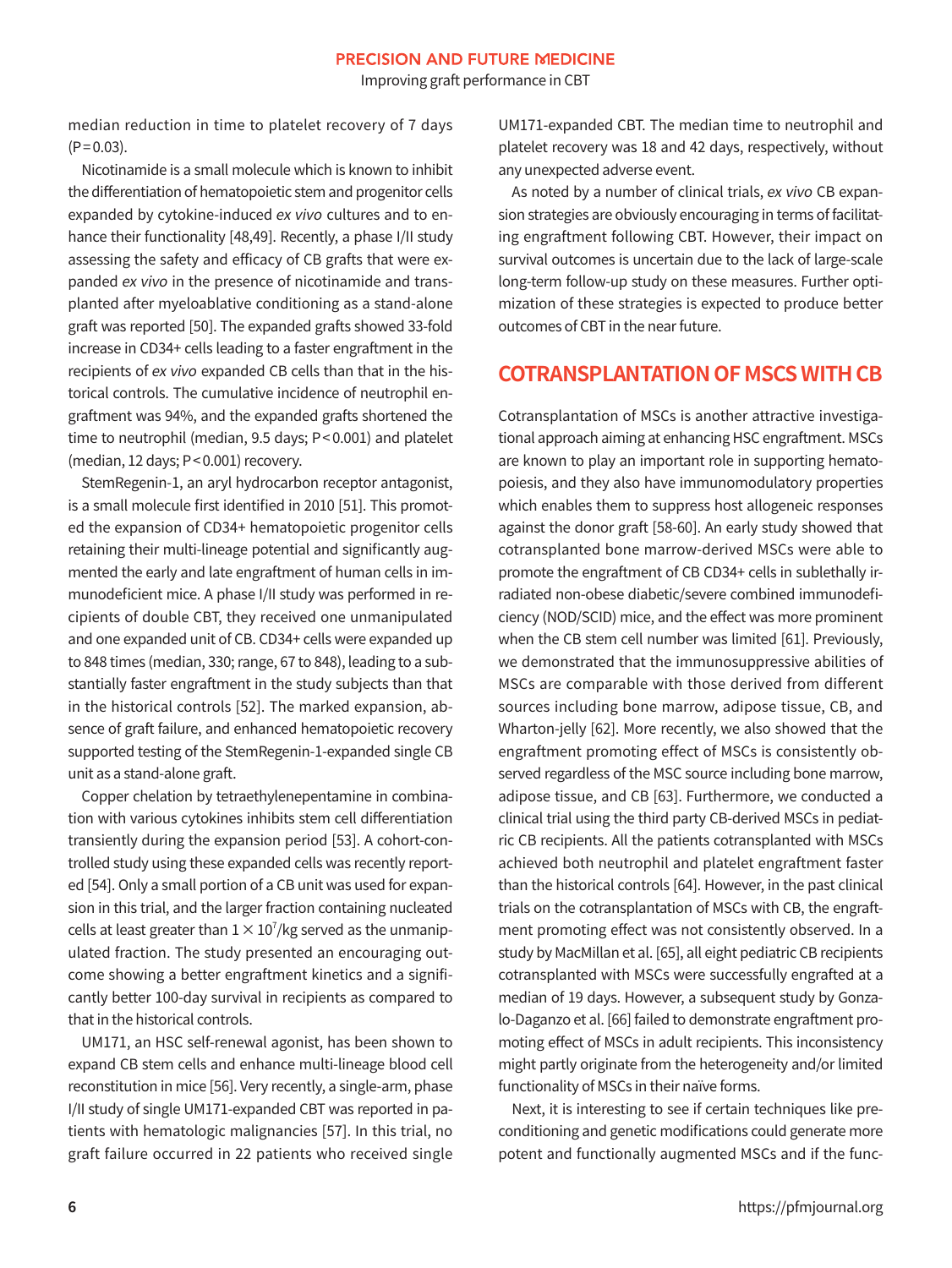

Fig. 1. Mesenchymal stem/stromal cells (MSCs) exhibit a dual role in hematologic malignancy. They tend to not only inhibit tumor growth by suppressing tumor cell proliferation but also promote tumor growth by suppressing tumor cell apoptosis [80]. Adapted from Lee et al. [80], licensed under a Creative Commons Attribution 4.0 International (CC BY 4.0) License (https://creativecommons.org/licenses/by/4.0/).

tionally modified MSCs would be safe and more effective as well. Recently, we showed that MSCs preconditioned with interferon-γ significantly reduced the symptoms of GVHD in NOD/SCID mice, thereby increasing their survival rate when compared with naïve MSC-infused mice [67]. Upon interferon-γ-stimulation, a robust increase in indoleamine 2,3-dioxygenase (IDO) gene expression was observed. However, infusion of interferon-γ-primed MSCs in which IDO was downregulated did not elicit this effect, suggesting a pivotal role of IDO in the immunosuppressive function of MSCs. Importantly, these preconditioned MSCs and IDO-overexpressing MSCs showed similar survival of GVHD mice. In addition to interferon-γ-priming, culture density itself affects the gene expression profiles of MSCs. MSCs cultured at high density exhibited increased expression of various cytokine, chemokine, and growth factor genes involved in immunosuppression, migration, homing, angiogenesis, and reconstitution of damaged tissues [68]. These findings suggest that functional augmentation by means of certain measures can potentiate the innate abilities of MSCs including immunosuppressive and engraftment enhancing properties. Unlike other strategies aiming at enhancing graft performance, MSCs have also been useful in controlling steroid-refractory severe GVHD as shown in numerous previous studies [69-79]. Among them, a study by Auletta et al. [77] revealed the GVHD attenuating effect of MSCs without the loss of their GVL/GVM activity. However, MSCs have both anti-tumorigenic and pro-tumorigenic properties although they are not well established in hematologic malignancies (Fig. 1) [80]. Therefore, special precautions need to be taken while developing MSC-based cell therapies. Improving the quality of life as well as survival of recipients is the ultimate goal of HSCT. Thus, strategies aiming at controlling severe GVHD and preventing regimen-related toxicities and relapse are also as important as those aiming at facilitating engraftment in order to achieve the goal. Considering the safety and potential benefits of MSCs, the establishment of optimal treatment strategies with MSCs might pave the way for substantial improvement in the outcomes of not only CBT but also other types of allogeneic HSCT.

## **CONCLUSION**

Although a minority of pediatric CB recipients with hematologic malignancy suffer from primary graft failure, their survival appears to be comparable to that of haploidentical or matched unrelated donor recipients and even to that of matched related donor recipients in recent years. However, a delay in both myeloid and platelet engraftment is not likely to be overcome by double CB, which requires effective strategies to enhance engraftment. Engraftment failure has been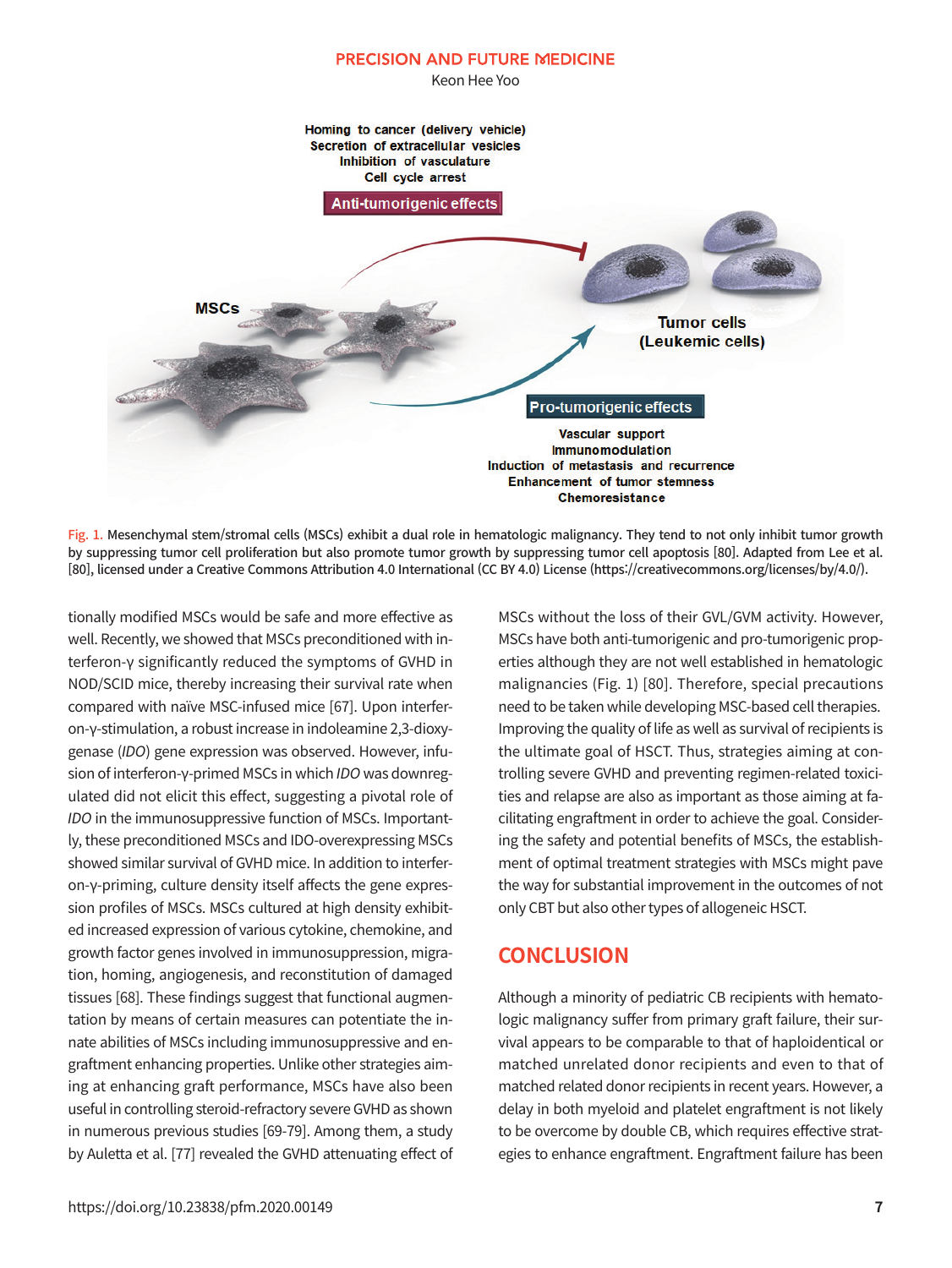Improving graft performance in CBT

especially problematic in CB recipients with non-malignant disorders. Nevertheless, recent data suggest that it can be overcome by modifying conditioning regimens with or without a specific post-transplant intervention. Thus, the optimization of conditioning regimens depending on the patients' underlying disease might be the most practical and readily applicable approach along with selecting the best available CB unit to improve the outcome of CBT without an additional financial burden. There have been remarkable advances in ex vivo CB stem cell expansion technologies, and future clinical trials with a larger cohort will measure the effectiveness of these strategies. Despite some limitations of naïve MSCs in promoting CB graft performance, their innate immunosuppressive property is attractive enough to draw clinicians' attention who are caring for patients under complicated post-transplant situations including severe GVHD. In this circumstance, further studies are needed to verify if functionally augmented MSCs would be able to help overcome the weaknesses of CBT.

## **CONFLICTS OF INTEREST**

No potential conflict of interest relevant to this article was reported.

## **ACKNOWLEDGMENTS**

This work was supported by the National Research Foundation of Korea (NRF) grant funded by the Korea government (MSIT) (grant number: 2019R1A2C1084486) and by a grant of the Korea Health Technology R& D Project through the Korea Health Industry Development Institute (KHIDI) funded by the Ministry of Health & Welfare, Republic of Korea (grant number: HI14C3484).

## **ORCID**

Keon Hee Yoo https://orcid.org/0000-0002-5980-7912

## **AUTHOR CONTRIBUTIONS**

Conception or design: KHY. Acquisition, analysis, or interpretation of data: KHY. Drafting the work or revising: KHY. Final approval of the manuscript: KHY.

## **REFERENCES**

- 1. Gluckman E, Broxmeyer HA, Auerbach AD, Friedman HS, Douglas GW, Devergie A, et al. Hematopoietic reconstitution in a patient with Fanconi's anemia by means of umbilical-cord blood from an HLA-identical sibling. N Engl J Med 1989;321:1174-8.
- 2. Laporte JP, Gorin NC, Rubinstein P, Lesage S, Portnoi MF, Barbu V, et al. Cord-blood transplantation from an unrelated donor in an adult with chronic myelogenous leukemia. N Engl J Med 1996;335:167-70.
- 3. Ballen K. Update on umbilical cord blood transplantation. F1000Res 2017;6:1556.
- 4. Konuma T, Tsukada N, Kanda J, Uchida N, Ohno Y, Miyakoshi S, et al. Comparison of transplant outcomes from matched sibling bone marrow or peripheral blood stem cell and unrelated cord blood in patients 50 years or older. Am J Hematol 2016;91:E284-92.
- 5. Baron F, Labopin M, Ruggeri A, Ehninger G, Bonifazi F, Stelljes M, et al. Umbilical cord blood versus unrelated donor transplantation in adults with primary refractory or relapsed acute myeloid leukemia: a report from Eurocord, the Acute Leukemia Working Party and the Cord Blood Committee of the Cellular Therapy and Immunobiology Working Party of the EBMT. Blood Cancer J 2019; 9:46.
- 6. Fuchs EJ, O'Donnell PV, Eapen M, Logan BR, Antin JH, Dawson P, et al. Double unrelated umbilical cord blood versus HLA-haploidentical bone marrow transplantation (BMT CTN 1101). Blood 2021;137:420-8.
- 7. Lou X, Zhao C, Chen H. Unrelated donor umbilical cord blood transplant versus unrelated hematopoietic stem cell transplant in patients with acute leukemia: a meta-analysis and systematic review. Blood Rev 2018;32: 192-202.
- 8. Robin M, Ruggeri A, Labopin M, Niederwieser D, Tabrizi R, Sanz G, et al. Comparison of unrelated cord blood and peripheral blood stem cell transplantation in adults with myelodysplastic syndrome after reduced-intensity conditioning regimen: a collaborative study from Eurocord (Cord blood Committee of Cellular Therapy & Immunobiology Working Party of EBMT) and Chronic Malignancies Working Party. Biol Blood Marrow Transplant 2015;21: 489-95.
- 9. Stanevsky A, Goldstein G, Nagler A. Umbilical cord blood transplantation: pros, cons and beyond. Blood Rev 2009; 23:199-204.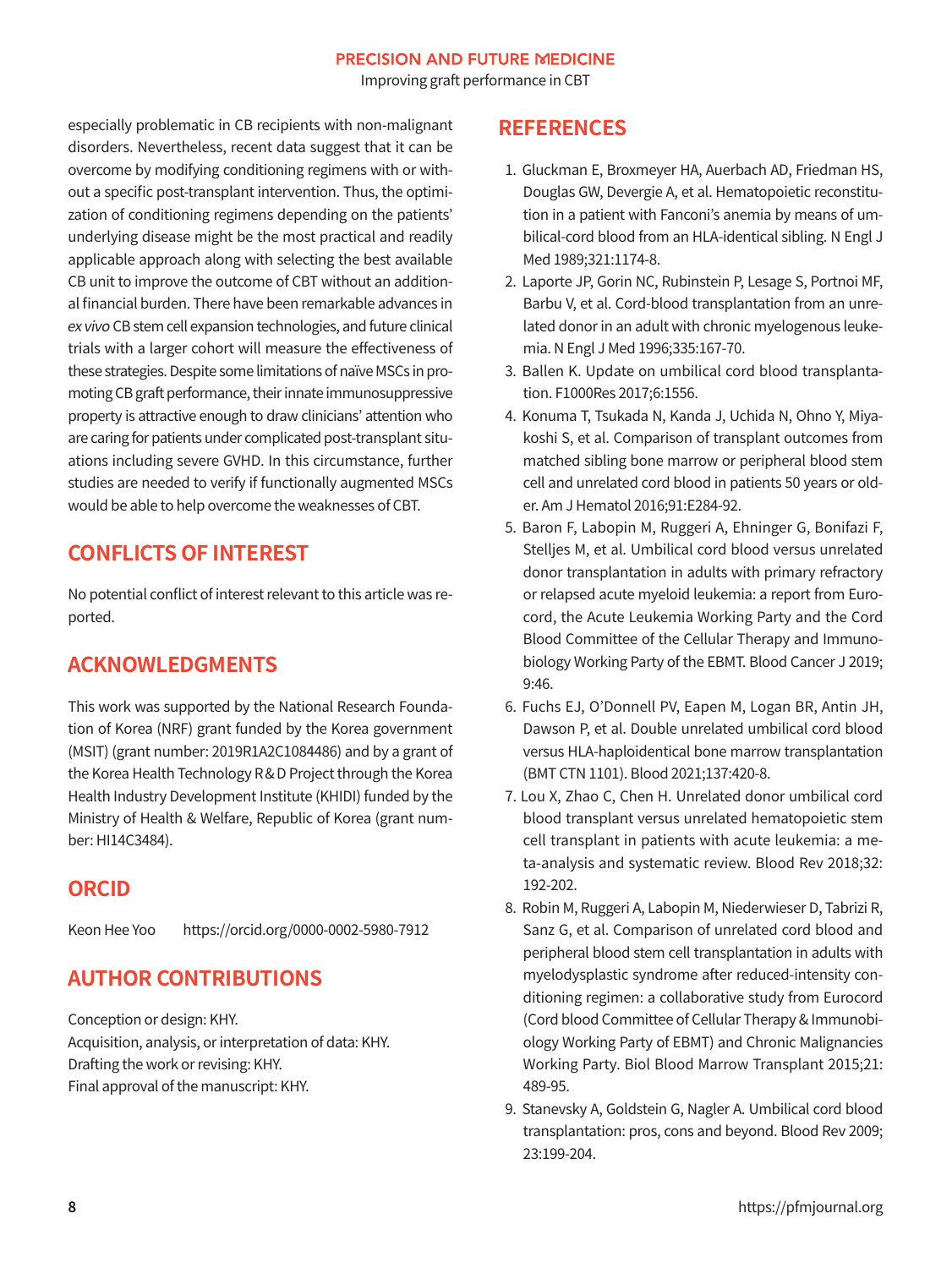Keon Hee Yoo

- 10. Rocha V. Umbilical cord blood cells from unrelated donor as an alternative source of hematopoietic stem cells for transplantation in children and adults. Semin Hematol 2016;53:237-45.
- 11. Shi-Xia X, Xian-Hua T, Xiang-Feng T. Unrelated umbilical cord blood transplantation and unrelated bone marrow transplantation in children with hematological disease: a meta-analysis. Pediatr Transplant 2009;13:278-84.
- 12. Yoo KH, Lee SH, Sung KW, Koo HH, Chung NG, Cho B, et al. Current status of pediatric umbilical cord blood transplantation in Korea: a multicenter retrospective analysis of 236 cases. Am J Hematol 2011;86:12-7.
- 13. Fuji S, Oshima K, Ohashi K, Sawa M, Saito T, Eto T, et al. Impact of pretransplant donor-specific anti-HLA antibodies on cord blood transplantation on behalf of the Transplant Complications Working Group of Japan Society for Hematopoietic Cell Transplantation. Bone Marrow Transplant 2020;55:722-8.
- 14. Morin-Zorman S, Loiseau P, Taupin JL, Caillat-Zucman S. Donor-specific anti-HLA antibodies in allogeneic hematopoietic stem cell transplantation. Front Immunol 2016; 7:307.
- 15. Ruggeri A, Rocha V, Masson E, Labopin M, Cunha R, Absi L, et al. Impact of donor-specific anti-HLA antibodies on graft failure and survival after reduced intensity conditioning-unrelated cord blood transplantation: a Eurocord, Société Francophone d'Histocompatibilité et d'Immunogénétique (SFHI) and Société Française de Greffe de Moelle et de Thérapie Cellulaire (SFGM-TC) analysis. Haematologica 2013;98:1154-60.
- 16. Passweg JR, Baldomero H, Basak GW, Chabannon C, Corbacioglu S, Duarte R, et al. The EBMT activity survey report 2017: a focus on allogeneic HCT for nonmalignant indications and on the use of non-HCT cell therapies. Bone Marrow Transplant 2019;54:1575-85.
- 17. Patil S, Potter V, Mohty M. Review of conditioning regimens for haplo-identical donor transplants using post-transplant cyclophosphamide in recipients of G-CSF mobilised peripheral stem cell. Cancer Treat Rev 2020;89:102071.
- 18. Im A, Rashidi A, Wang T, Hemmer M, MacMillan ML, Pidala J, et al. Risk factors for graft-versus-host disease in haploidentical hematopoietic cell transplantation using post-transplant cyclophosphamide. Biol Blood Marrow Transplant 2020;26:1459-68.
- 19. Bacigalupo A, Raiola AM, Dominietto A, Di Grazia C, Gualandi F, Lint MTV, et al. Graft versus host disease in unmanipulated haploidentical marrow transplantation with a

modified post-transplant cyclophosphamide (PT-CY) regimen: an update on 425 patients. Bone Marrow Transplant 2019;54:708-12.

- 20. Giannotti F, Labopin M, Shouval R, Sanz J, Arcese W, Angelucci E, et al. Haploidentical transplantation is associated with better overall survival when compared to single cord blood transplantation: an EBMT-Eurocord study of acute leukemia patients conditioned with thiotepa, busulfan, and fludarabine. J Hematol Oncol 2018;11:110.
- 21. Sanz J, Montoro J, Solano C, Valcarcel D, Sampol A, Ferra C, et al. Prospective randomized study comparing myeloablative unrelated umbilical cord blood transplantation versus HLA-haploidentical related stem cell transplantation for adults with hematologic malignancies. Biol Blood Marrow Transplant 2020;26:358-66.
- 22. Mo XD, Tang BL, Zhang XH, Zheng CC, Xu LP, Zhu XY, et al. Comparison of outcomes after umbilical cord blood and unmanipulated haploidentical hematopoietic stem cell transplantation in children with high-risk acute lymphoblastic leukemia. Int J Cancer 2016;139:2106-15.
- 23. Li D, Li X, Liao L, Li N. Unrelated cord blood transplantation versus haploidentical transplantation in adult and pediatric patients with hematological malignancies: a meta-analysis and systematic review. Am J Blood Res 2020;10:1-10.
- 24. Gutman JA, Leisenring W, Appelbaum FR, Woolfrey AE, Delaney C. Low relapse without excessive transplant-related mortality following myeloablative cord blood transplantation for acute leukemia in complete remission: a matched cohort analysis. Biol Blood Marrow Transplant 2009;15:1122-9.
- 25. Zheng CC, Zhu XY, Tang BL, Zhang XH, Zhang L, Geng LQ, et al. Clinical separation of cGvHD and GvL and better GvHD-free/relapse-free survival (GRFS) after unrelated cord blood transplantation for AML. Bone Marrow Transplant 2017;52:88-94.
- 26. Sakaguchi H, Watanabe N, Matsumoto K, Yabe H, Kato S, Ogawa A, et al. Comparison of donor sources in hematopoietic stem cell transplantation for childhood acute leukemia: a nationwide retrospective study. Biol Blood Marrow Transplant 2016;22:2226-34.
- 27. Keating AK, Langenhorst J, Wagner JE, Page KM, Veys P, Wynn RF, et al. The influence of stem cell source on transplant outcomes for pediatric patients with acute myeloid leukemia. Blood Adv 2019;3:1118-28.
- 28. Wagner JE Jr, Eapen M, Carter S, Wang Y, Schultz KR, Wall DA, et al. One-unit versus two-unit cord-blood transplan-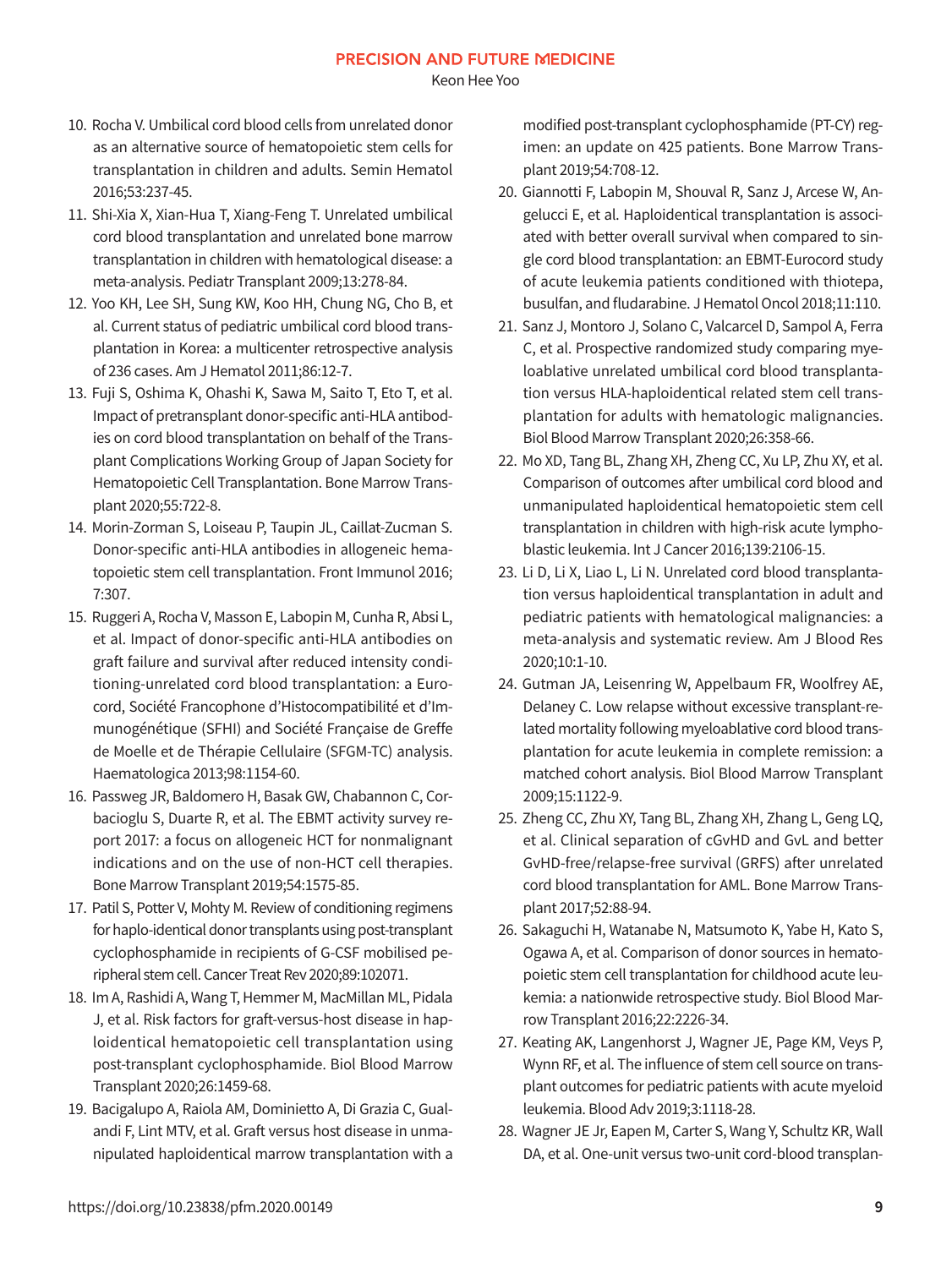Improving graft performance in CBT

tation for hematologic cancers. N Engl J Med 2014;371: 1685-94.

- 29. Nakasone H, Fuji S, Yakushijin K, Onizuka M, Shinohara A, Ohashi K, et al. Impact of total body irradiation on successful neutrophil engraftment in unrelated bone marrow or cord blood transplantation. Am J Hematol 2017; 92:171-8.
- 30. Eapen M, Kurtzberg J, Zhang MJ, Hattersely G, Fei M, Mendizabal A, et al. Umbilical cord blood transplantation in children with acute leukemia: impact of conditioning on transplantation outcomes. Biol Blood Marrow Transplant 2017;23:1714-21.
- 31. de Koning C, Admiraal R, Nierkens S, Boelens JJ. Immune reconstitution and outcomes after conditioning with anti-thymocyte-globulin in unrelated cord blood transplantation; the good, the bad, and the ugly. Stem Cell Investig 2017;4:38.
- 32. Gooptu M, Kim HT, Chen YB, Rybka W, Artz A, Boyer M, et al. Effect of antihuman T lymphocyte globulin on immune recovery after myeloablative allogeneic stem cell transplantation with matched unrelated donors: analysis of immune reconstitution in a double-blind randomized controlled trial. Biol Blood Marrow Transplant 2018;24: 2216-23.
- 33. Castillo N, Garcia-Cadenas I, Barba P, Canals C, Diaz-Heredia C, Martino R, et al. Early and long-term impaired t lymphocyte immune reconstitution after cord blood transplantation with antithymocyte globulin. Biol Blood Marrow Transplant 2017;23:491-7.
- 34. Gluckman E, Rocha V, Ionescu I, Bierings M, Harris RE, Wagner J, et al. Results of unrelated cord blood transplant in fanconi anemia patients: risk factor analysis for engraftment and survival. Biol Blood Marrow Transplant 2007;13:1073-82.
- 35. Bizzetto R, Bonfim C, Rocha V, Socie G, Locatelli F, Chan K, et al. Outcomes after related and unrelated umbilical cord blood transplantation for hereditary bone marrow failure syndromes other than Fanconi anemia. Haematologica 2011;96:134-41.
- 36. de Latour RP, Purtill D, Ruggeri A, Sanz G, Michel G, Gandemer V, et al. Influence of nucleated cell dose on overall survival of unrelated cord blood transplantation for patients with severe acquired aplastic anemia: a study by eurocord and the aplastic anemia working party of the European Group for Blood and Marrow Transplantation. Biol Blood Marrow Transplant 2011;17:78-85.
- 37. Park M, Lee YH, Kang HR, Lee JW, Kang HJ, Park KD, et al.

Unrelated donor cord blood transplantation for non-malignant disorders in children and adolescents. Pediatr Transplant 2014;18:221-9.

- 38. Pagliuca S, de Latour RP, Volt F, Locatelli F, Zecca M, Dalle JH, et al. Long-term outcomes of cord blood transplantation from an HLA-identical sibling for patients with bone marrow failure syndromes: a report from Eurocord, Cord Blood Committee and Severe Aplastic Anemia Working Party of the European Society for Blood and Marrow Transplantation. Biol Blood Marrow Transplant 2017;23:1939-48.
- 39. Kudo K, Muramatsu H, Narita A, Yoshida N, Kobayashi R, Yabe H, et al. Unrelated cord blood transplantation in aplastic anemia: is anti-thymocyte globulin indispensable for conditioning? Bone Marrow Transplant 2017;52: 1659-61.
- 40. de Latour RP, Chevret S, Jubert C, Sirvent A, Galambrun C, Ruggeri A, et al. Unrelated cord blood transplantation in patients with idiopathic refractory severe aplastic anemia: a nationwide phase 2 study. Blood 2018;132:750-4.
- 41. Ochi T, Onishi Y, Nasu K, Onodera K, Kobayashi M, Ichikawa S, et al. Umbilical cord blood transplantation using reduced-intensity conditioning without antithymocyte globulin in adult patients with severe aplastic anemia. Biol Blood Marrow Transplant 2019;25:e55-9.
- 42. Vander Lugt MT, Chen X, Escolar ML, Carella BA, Barnum JL, Windreich RM, et al. Reduced-intensity single-unit unrelated cord blood transplant with optional immune boost for nonmalignant disorders. Blood Adv 2020;4:3041-52.
- 43. Delaney C, Varnum-Finney B, Aoyama K, Brashem-Stein C, Bernstein ID. Dose-dependent effects of the Notch ligand Delta1 on ex vivo differentiation and in vivo marrow repopulating ability of cord blood cells. Blood 2005;106: 2693-9.
- 44. Delaney C, Heimfeld S, Brashem-Stein C, Voorhies H, Manger RL, Bernstein ID. Notch-mediated expansion of human cord blood progenitor cells capable of rapid myeloid reconstitution. Nat Med 2010;16:232-6.
- 45. Delaney C, Milano F, Cicconi L, Othus M, Becker PS, Sandhu V, et al. Infusion of a non-HLA-matched ex-vivo expanded cord blood progenitor cell product after intensive acute myeloid leukaemia chemotherapy: a phase 1 trial. Lancet Haematol 2016;3:e330-9.
- 46. McNiece I, Harrington J, Turney J, Kellner J, Shpall EJ. Ex vivo expansion of cord blood mononuclear cells on mesenchymal stem cells. Cytotherapy 2004;6:311-7.
- 47. de Lima M, McNiece I, Robinson SN, Munsell M, Eapen M, Horowitz M, et al. Cord-blood engraftment with ex vivo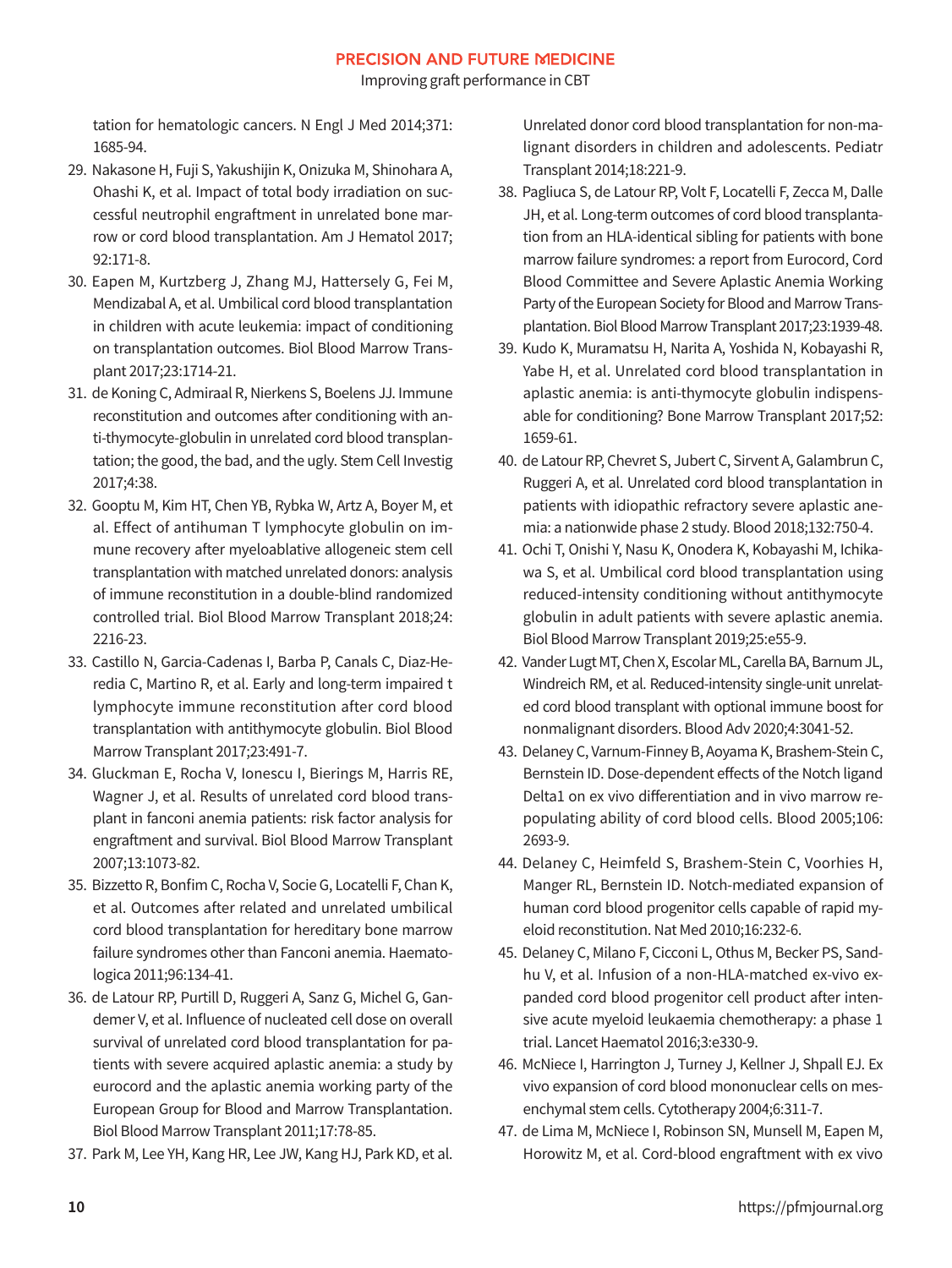Keon Hee Yoo

mesenchymal-cell coculture. N Engl J Med 2012;367:2305- 15.

- 48. Peled T, Shoham H, Aschengrau D, Yackoubov D, Frei G, Rosenheimer GN, et al. Nicotinamide, a SIRT1 inhibitor, inhibits differentiation and facilitates expansion of hematopoietic progenitor cells with enhanced bone marrow homing and engraftment. Exp Hematol 2012;40:342-55.
- 49. Horwitz ME, Chao NJ, Rizzieri DA, Long GD, Sullivan KM, Gasparetto C, et al. Umbilical cord blood expansion with nicotinamide provides long-term multilineage engraftment. J Clin Invest 2014;124:3121-8.
- 50. Horwitz ME, Wease S, Blackwell B, Valcarcel D, Frassoni F, Boelens JJ, et al. Phase I/II study of stem-cell transplantation using a single cord blood unit expanded ex vivo with nicotinamide. J Clin Oncol 2019;37:367-74.
- 51. Boitano AE, Wang J, Romeo R, Bouchez LC, Parker AE, Sutton SE, et al. Aryl hydrocarbon receptor antagonists promote the expansion of human hematopoietic stem cells. Science 2010;329:1345-8.
- 52. Wagner JE Jr, Brunstein CG, Boitano AE, DeFor TE, McKenna D, Sumstad D, et al. Phase I/II trial of StemRegenin-1 expanded umbilical cord blood hematopoietic stem cells supports testing as a stand-alone graft. Cell Stem Cell 2016;18:144-55.
- 53. Peled T, Landau E, Mandel J, Glukhman E, Goudsmid NR, Nagler A, et al. Linear polyamine copper chelator tetraethylenepentamine augments long-term ex vivo expansion of cord blood-derived CD34+ cells and increases their engraftment potential in NOD/SCID mice. Exp Hematol 2004;32:547-55.
- 54. Stiff PJ, Montesinos P, Peled T, Landau E, Goudsmid NR, Mandel J, et al. Cohort-controlled comparison of umbilical cord blood transplantation using carlecortemcel-L, a single progenitor-enriched cord blood, to double cord blood unit transplantation. Biol Blood Marrow Transplant 2018; 24:1463-70.
- 55. Li Y, He M, Zhang W, Yang M, Ding Y, Xu S, et al. Antioxidant small molecule compound chrysin promotes the self-renewal of hematopoietic stem cells. Front Pharmacol 2020;11:399.
- 56. Fares I, Chagraoui J, Lehnertz B, MacRae T, Mayotte N, Tomellini E, et al. EPCR expression marks UM171-expanded CD34+ cord blood stem cells. Blood 2017;129:3344-51.
- 57. Cohen S, Roy J, Lachance S, Delisle JS, Marinier A, Busque L, et al. Hematopoietic stem cell transplantation using single UM171-expanded cord blood: a single-arm, phase 1-2 safety and feasibility study. Lancet Haematol

2020;7:e134-45.

- 58. Le Blanc K. Immunomodulatory effects of fetal and adult mesenchymal stem cells. Cytotherapy 2003;5:485-9.
- 59. Dazzi F, Ramasamy R, Glennie S, Jones SP, Roberts I. The role of mesenchymal stem cells in haemopoiesis. Blood Rev 2006;20:161-71.
- 60. Uccelli A, Moretta L, Pistoia V. Immunoregulatory function of mesenchymal stem cells. Eur J Immunol 2006;36:2566- 73.
- 61. Noort WA, Kruisselbrink AB, in't Anker PS, Kruger M, van Bezooijen RL, de Paus RA, et al. Mesenchymal stem cells promote engraftment of human umbilical cord blood-derived CD34(+) cells in NOD/SCID mice. Exp Hematol 2002; 30:870-8.
- 62. Yoo KH, Jang IK, Lee MW, Kim HE, Yang MS, Eom Y, et al. Comparison of immunomodulatory properties of mesenchymal stem cells derived from adult human tissues. Cell Immunol 2009;259:150-6.
- 63. Lee SH, Kim DS, Lee MW, Noh YH, Jang IK, Kim DH, et al. A strategy for enhancing the engraftment of human hematopoietic stem cells in NOD/SCID mice. Ann Hematol 2013; 92:1595-602.
- 64. Lee SH, Lee MW, Yoo KH, Kim DS, Son MH, Sung KW, et al. Co-transplantation of third-party umbilical cord blood-derived MSCs promotes engraftment in children undergoing unrelated umbilical cord blood transplantation. Bone Marrow Transplant 2013;48:1040-5.
- 65. Macmillan ML, Blazar BR, DeFor TE, Wagner JE. Transplantation of ex-vivo culture-expanded parental haploidentical mesenchymal stem cells to promote engraftment in pediatric recipients of unrelated donor umbilical cord blood: results of a phase I-II clinical trial. Bone Marrow Transplant 2009;43:447-54.
- 66. Gonzalo-Daganzo R, Regidor C, Martin-Donaire T, Rico MA, Bautista G, Krsnik I, et al. Results of a pilot study on the use of third-party donor mesenchymal stromal cells in cord blood transplantation in adults. Cytotherapy 2009; 11:278-88.
- 67. Kim DS, Jang IK, Lee MW, Ko YJ, Lee DH, Lee JW, et al. Enhanced immunosuppressive properties of human mesenchymal stem cells primed by interferon-γ. EBioMedicine 2018;28:261-73.
- 68. Kim DS, Lee MW, Yoo KH, Lee TH, Kim HJ, Jang IK, et al. Gene expression profiles of human adipose tissue-derived mesenchymal stem cells are modified by cell culture density. PLoS One 2014;9:e83363.
- 69. Le Blanc K, Rasmusson I, Sundberg B, Gotherstrom C, Has-